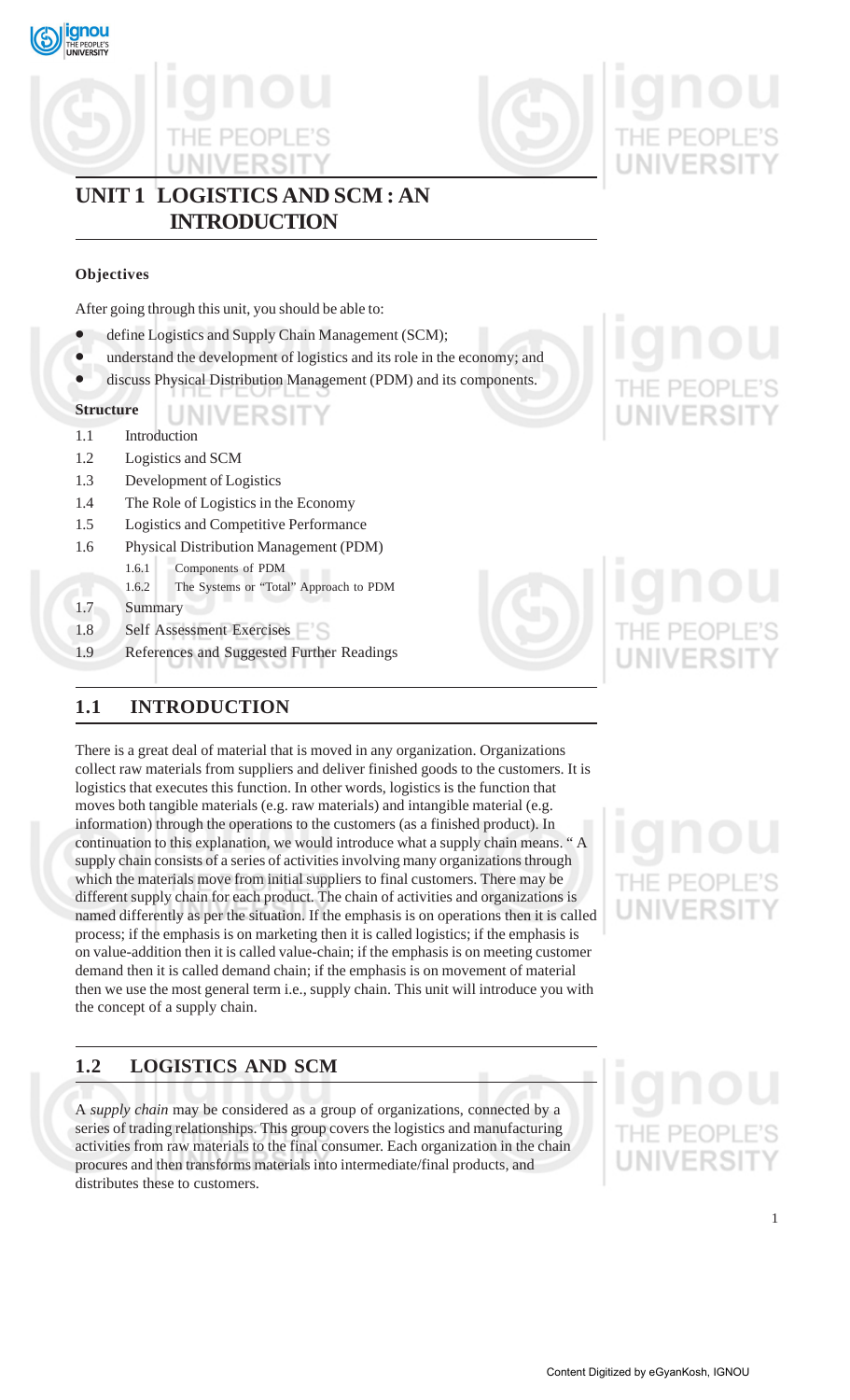

The supply chain can be defined as the integral management (within the company and through other companies) of the company's various logistical stages such as materials procurement, production, storage, distribution and customer service. The Supply Chain concept should be seen as a whole, that is, the entire system from the origin of procurement to the final consumption of goods or services.

In supply chain network we must include all the organizations involved in the production of certain goods or services (from the origin of procurement to final consumption), and each of the logistical stages within these organizations. Thus, the supply chain is a network linking and interweaving different supply chains of all the companies involved in a production process. A diagram depicting the typical supply chain is shown in Figure 1.1.



### **Figure1.1: Typical Supply chain**

The supply chain activity therefore constitutes complex objects, as it involves decision-makers from many different companies, who sometimes have no direct relationship and are place in very different geographical locations; yet the decisions they make are mutually dependent upon each other. Hence, there is a need for an information system capable of linking together the different members of the chain so that there is an open communication between them.

The concept of supply chain is not new. Historically we have moved from physical distribution to logistics management and then to supply chain management. This major difference seems to be that supply chain management is the preferred name for the actualization of "integrated logistics", with it acting as an enabler, it is now possible to have an integrated process view about the logistics and all allied processes related to business. Ideally the supply chain should be a "seamless" chain as shown in Figure 1.2.



*Source***: Sahay B.S., 1998**

2

**Figure 1. 2: Seamless Supply Chain**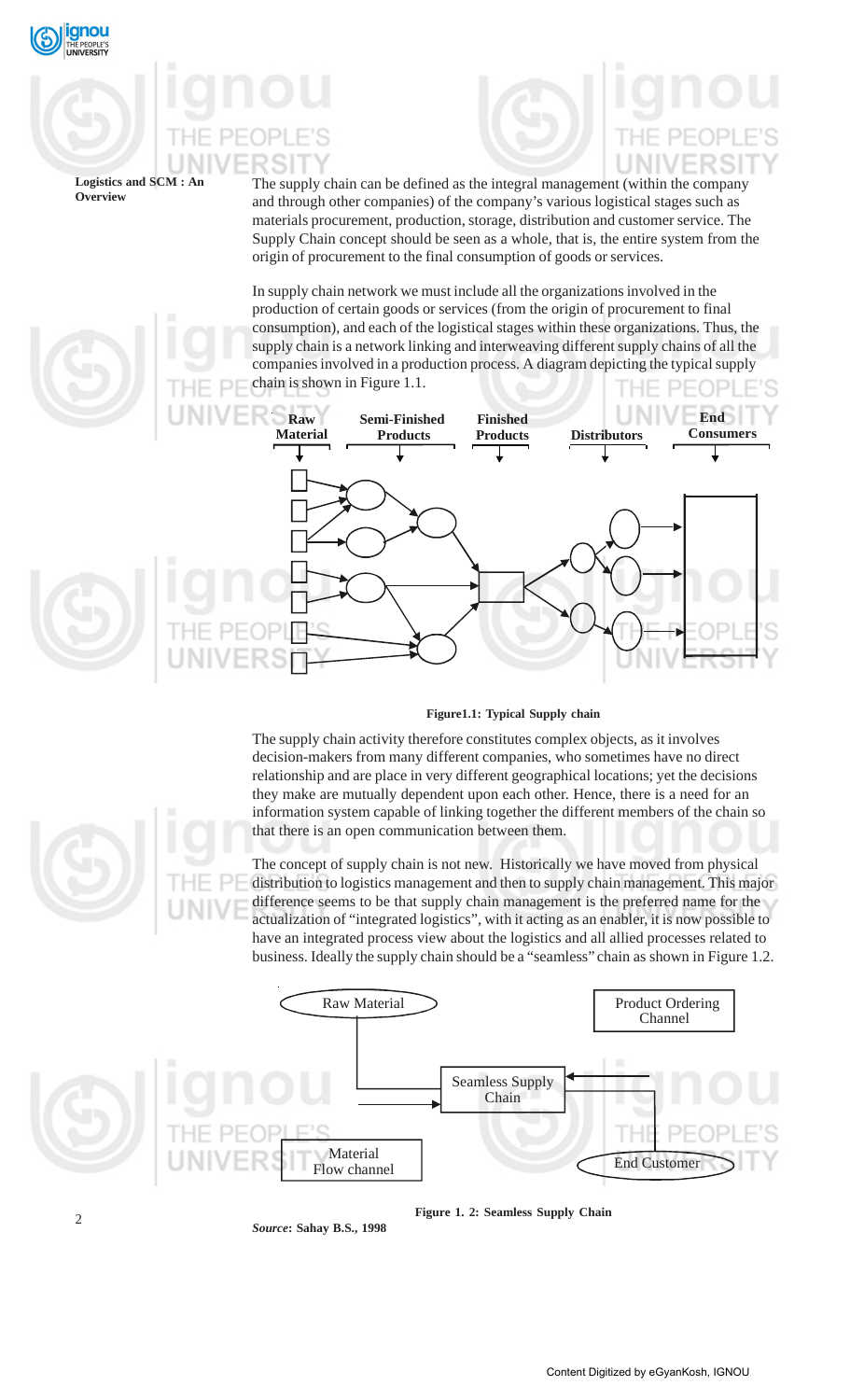

THE PEOPLE



The importance of logistics can be gained from the fact that logistics and supply chain management costs are in range of 10 to 15 of the GDP for developing countries while it is around 18 to 20 per cent for developed countries. The concept of integrated logistics consists of two interrelated efforts:

- **Logistics operation:** Logistic operation can be basically clubbed into physical distribution management, materials management and internal inventory transfer.
- **Logistic coordination:** Logistic coordination pertains to forecasting, order processing, operational planning and product procurement or MRP. This integration is effected through effective information flows.

**Definitions**

Forrester (1961) suggested that the five flows of any economic activity — *money*, *orders*, *materials*, *personnel* and *equipment* are interrelated by an information network, which gives the "system," which is now called as supply chain due to its own character.

According to Christopher (1992) supply chain is network of organizations that are involved, through upstream and downstream linkages, in the different processes and activities that produce value in the form of products and services in the hands of the ultimate consumer. Managing these linkages and delivering the product/service to the customer in a cost effective way is SCM. Supply chain management encompasses materials/supply management from the supply of basic raw materials to final product (and possible recycling and re-use). Supply chain management focuses on how firms utilize their suppliers' processes, technology and capability to enhance competitive advantage. It is a management philosophy that extends traditional intra-enterprise activities by bringing trading partners together with the common goal of optimization and efficiency.

Supply Chain Management is a set of approaches utilized to efficiently integrate supplier, manufacturer, warehouse and stores so that merchandise is produced and distributed at the right quantities, to the right location and at the right time, in order to minimize system under costs while satisfying service level requirements (Levi  $(2000)$ ).

The common thread in these definitions is that supply chain management seeks to integrate performance measures over multiple firms or processes, rather than taking the perspective of a single firm or process.

Supply chain management has provided the next logical stage in the evolution of competitiveness for the manufacturing organization and added, importantly, a concern for the flow of materials to and from the organization. Supply chain management integrated suppliers to the end consumers and emphasized the need for collaboration to optimize the whole system. As such, supply chain management is the process of designing, planning and implementing change in the structure and performance of the 'total' material flow in order to generate increased value, lower costs, enhanced customer service and yield a competitive advantage. In effect, the addition of supply chain management to the marketing model created a truly 'systems' approach to the organization and its direct and indirect trading relationships

The content of supply chain management with in a firm varies considerably with the type of business. Figure 1.3 shows the different components of logistics management.

## **Logistics and SCM : An Introduction**

# UNIVERSI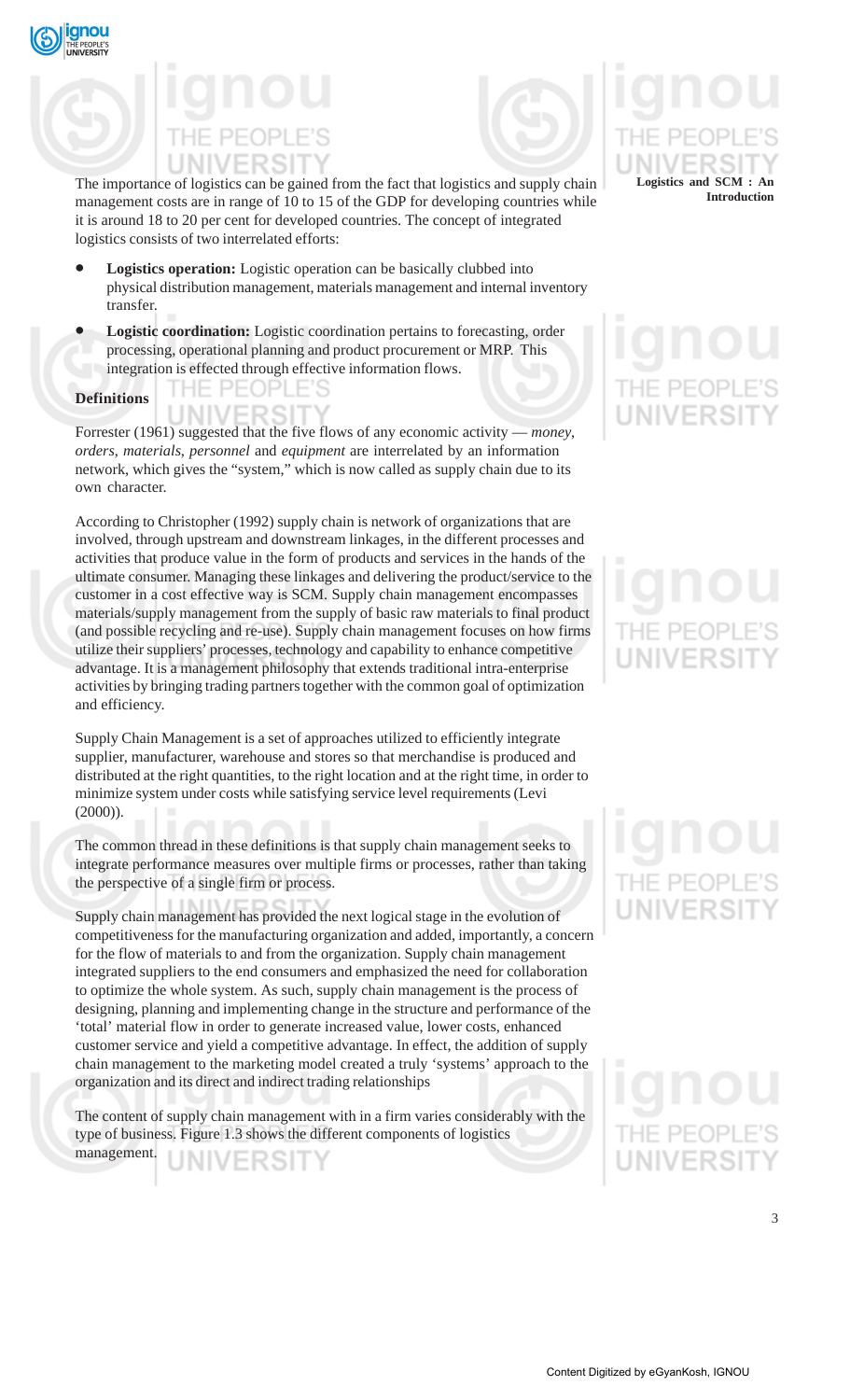

A representative list of logistic element for a firm is given in Table 1.1.

**Table 1.1: Logistic Element**

|  | <b>Facility Location</b>                                | Determining location, number and size of facilities needed,<br>Allocation demand to facilities                                                |
|--|---------------------------------------------------------|-----------------------------------------------------------------------------------------------------------------------------------------------|
|  | <b>Transportation</b>                                   | Mode and service selection<br>Carrier routing<br>Vehicle scheduling                                                                           |
|  | <i><b>Inventories</b></i>                               | Finished goods stocking policies<br>Record keeping<br>Supply scheduling<br>Short term sales forecasting                                       |
|  | <b>Customer Service</b>                                 | Cooperate with marketing in:<br>determining customer needs and wants for service<br>determining customer response to service                  |
|  | <b>Order Processing and Information</b><br><b>Flows</b> | Sales order procedure<br>Information collection, storage and manipulation<br>Data analysis                                                    |
|  | <b>Warehousing and Material Handling</b>                | Space determination<br>Stock layout<br>Material handling equipment selection<br>Stock storage and retrieval<br>Equipment replacement policies |
|  | <b>Protection Packaging</b>                             | Design for: handling, storage, protection                                                                                                     |
|  | <b>Product Scheduling</b>                               | Co-operate with production in:<br>specifying aggregate production quantities<br>sequencing and timing of production                           |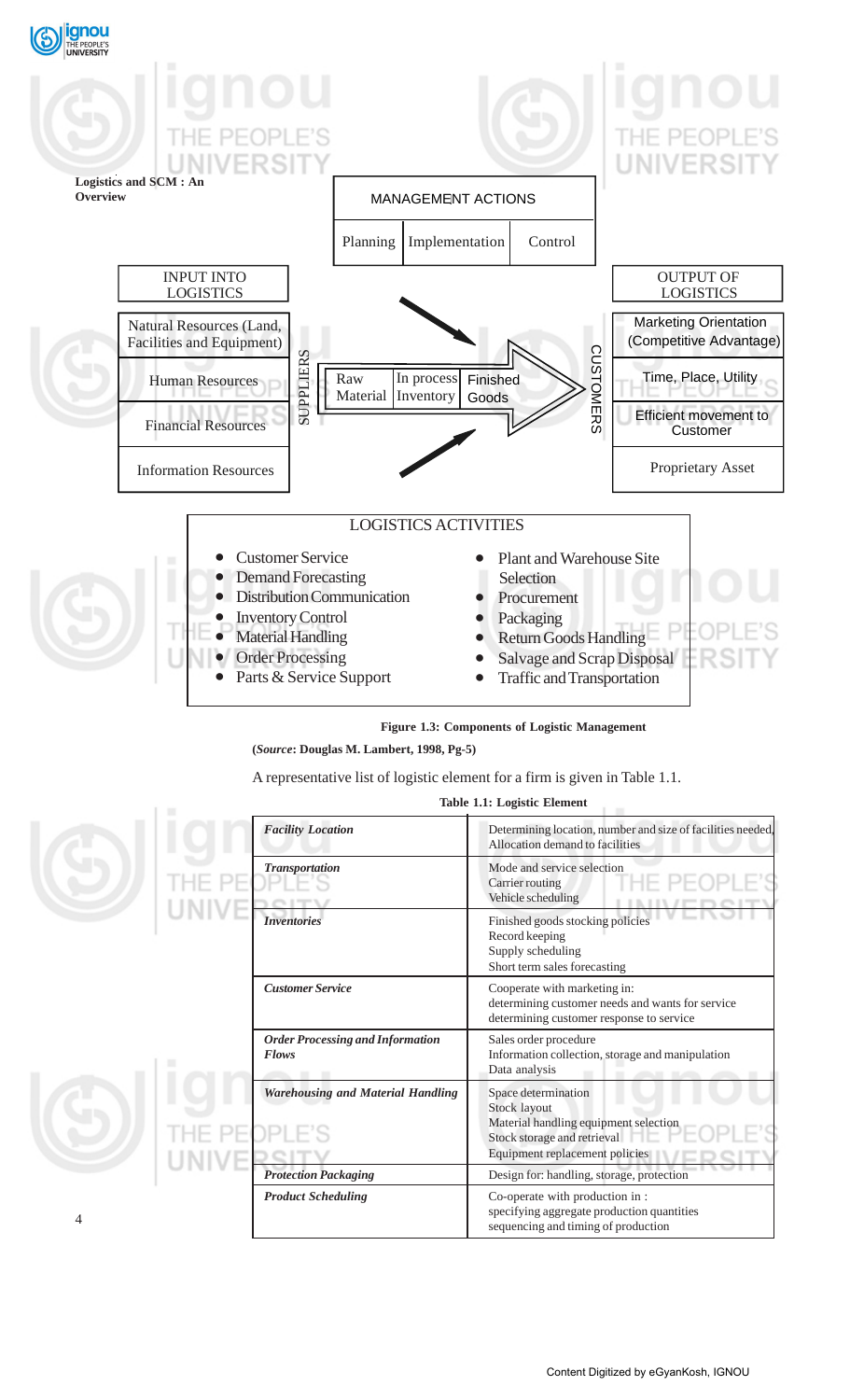



## **1.3 DEVELOPMENT OF LOGISTICS**

Logistic activity is literally thousand of years old, dating back to the earliest form of organized trade. As this area of study however it first began to gain attention in the early 1990s. More emphasis has been given to logistics after the Gulf war in 1990-91 when the efficient and effective distribution of store supplies and person were the key factors for success. With rising interest rates and increasing energy cost logistics received more attention as a major cost driver. Logistics cost became a more critical issue for many organization because of globalization of industry. This has affected logistics in two primary ways. First, the growth of world-class competitors from other nations has caused organization to look for new way to differentiate their organizations and product offerings. Second, as organizations increasingly buy and sell offshore, the supply chain between the organizations becomes longer, more costly and more complex. Excellent logistics management is needed to fully leverage global opportunities. Information technology input has given a next boom to logistics management. This gave organization the ability to better monitor transaction intensive activities such as ordering movement and storage of goods and materials. Combine with the availability of computerized quantitative models; this information increased the ability to manage flows and to optimize inventory levels and movement.

Other factor contributing to the growing interest in logistics include advances in information technology, increased emphasis on customer service, growing reorganization of the system approach and total cost concept. The profit leverage from logistics and realization that logistics can be used as a strategic weapon in competing the market place.

The system approach is a critical concept in logistics. Logistics is in itself a system. It is a network of related activities with the purpose of managing the orderly flow of material and personal with in the logistic channel. The system approach simply states that all functions or activities need to be understood in terms of how they effect and are affected by other elements and activities with which they interact. The idea is that if one looks at action in isolation, he or she will not understand the big picture or how such action affects or are affected by other activities. In essence the sum or outcome of a series of activities is greater than its individual parts.

### **Activity 1**

Every organization has to move materials to support its operations. What do service companies like Internet Service Providers move? Is the concept of supply chain relevant for these companies?

.............................................................................................................................

.............................................................................................................................

.............................................................................................................................

.............................................................................................................................

.............................................................................................................................

**1.4 THE ROLE OF LOGISTICS IN THE ECONOMY**

Logistics play a key role in the economy in two significant ways. First, logistics is of the major expenditures for business. Logistics expenditure accounts for around 15-20% of GDP. Thus by improving the efficiency, logistics make an important contribution to the economy as a whole.

# **Logistics and SCM : An**

## JNIVERSI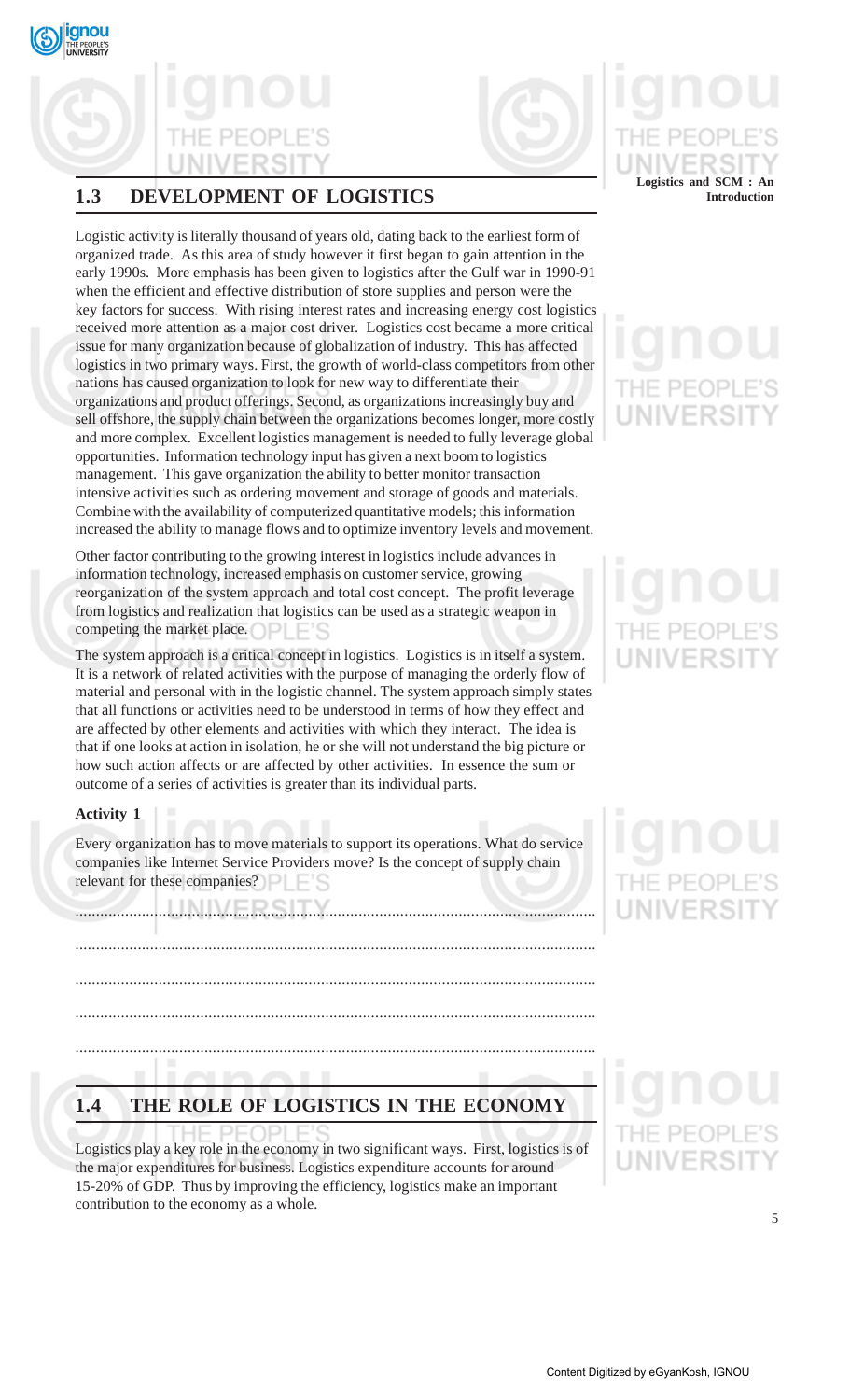

Second, logistics support the movement and flow of many economic transactions; it is an important activity in facilitating the sale of virtually all goods and services. To understand this role from a system perspective, consider that if goods do not arrive on time, customer can not buy them. If goods do not arrive at the proper place or in the proper condition, no sale can be made. Thus all economic activities throughout the supply chain will suffer.

One of the fundamental ways that logistics add value is by creating utility. From an economic stand point utility represent the value or usefulness that an item or service has in fulfilling a want or need. There are four types of utilities namely; Form, Possession, Time and Place. Form utility is the process of creating the good or service or putting them in proper form for the customer to use. Possession utility is value added to a product or service because the customer is able to take actual possession like credit arrangement and loans. These two utility are not directly related to logistics but these are not possible without getting the right item needed for consumption or production to the right place at the right time and in the right condition at the right cost. The time and place utility are directly related to logistics. Time utility is the value added by having an item when it is needed. Place utility is the item or service available where it is needed. The five rights of logistics are the essence of the two utilities provided by logistics time and place utility.



## **1.5 LOGISTICS AND COMPETITIVE PERFORMANCE**

Today logistics department appears on the organization charts of many large organizations. Linking logistics activities directly to organization strategic plan can work effectively to support their organization for achieving competitive advantage.

Porter user a tool called the value chain as shown in the Figure 1.4 to separate buyers, supplier and a firm into the discrete but interrelated activities from which value stems. The value chain concept may be used to identify and understand the specific source of competitive advantage and how they related to buyer value. Value is the amount a customer is willing to pay for the products, services provided by an organization. Value added is the difference between what the customer pays and the cost to the organization in providing that product or service. Porter defines the five categories of primary activity involved in competing in any industry.

**Inbound logistics:** Activities associated with receiving, storing and disseminating input to the product.

**Operation:** Activity associated with transforming input into the final product form.

**Outbound logistics:** Activity associated with collecting storing and physical distribution of the product to buyers.



6

*Source***: Porter, Michael E., "Competitive Advantage". 1985, the Free Press. New York)**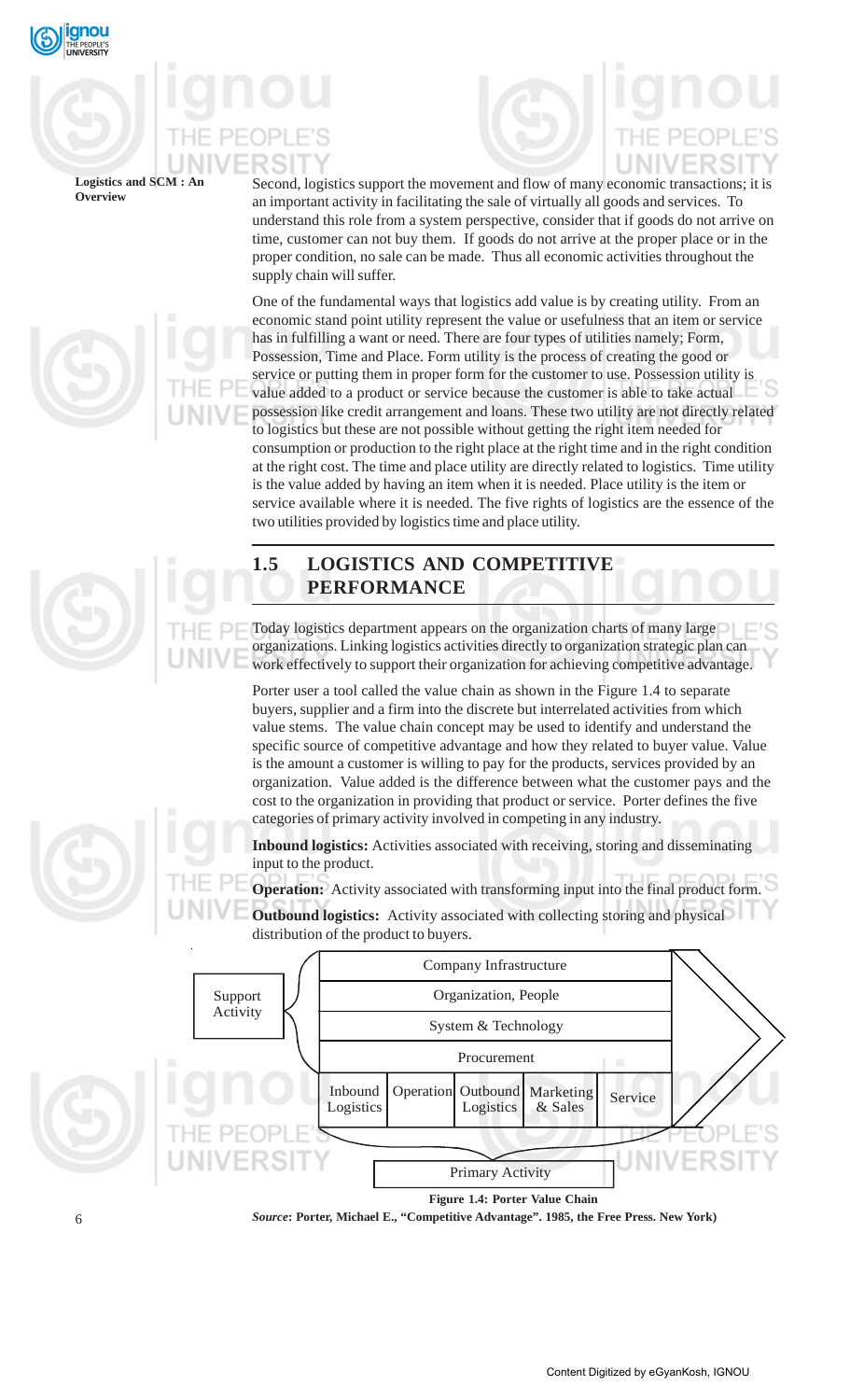



**Marketing and Sales:** Activities associated with providing a means by which buyers can purchase the product and inducing them to do so such as advertising, promotion etc.

**Service:** Activity associated with providing service to enhancer maintain the value of the product such as installation, repair etc.

The effective logistics management can provide a major source of competitive advantage. The source of competitive advantage is found firstly in the ability of the organization to differentiate itself in the eyes of the customer from its competitor and secondly by operating at a lower cost and hence at greater profit. There are two bases of success in any competitive context. One is the cost advantage and second is the value advantage. Cost advantage is achieved through greater productivity and value advantage is pursued through a different plus over competitive offerings.



*Source* **: Christopher, M., 1992, Logistics and Supply Chain Management**

From the matrix shown in Figure 1.5 it is clear that successful companies will often seek to achieve a position based upon both a productivity advantage and a value advantage. Logistics management can play a critical role to gain both advantages. In many industries logistics cost represents such a significant proportion of total cost that it is possible to make major cost reduction through fundamentally reengineering logistics process. In term of value advantage, companies can gain through service differentiation. Today markets have become more service sensitive. Customer in all industries are seeking greater responsiveness and reliability from suppliers, they are looking for reduced lead time, just in time delivery and value added services that enable them to do better job of serving their customers.

Traditionally most organizations have viewed themselves as entities that exist independently from others and indeed need to compete with them in order to survive. However such a philosophy can be self-defeating if it leads to an unwillingness to cooperate in order to compete. Behind this seemingly paradoxical concept is the idea of supply chain integration. Supply chain integration links a firm with its customers, suppliers and other channel members. As such it integrates their relationships, activities, functions, processes and locations. The purpose is to improve the effectiveness and efficiency of SC for ultimate consumers.

A model of the evolution of supply chain is shown in Figure 1.6 Integration starts with the 'baseline' organization **(Stage 1)** with a reasonably informal approach to management by departments. This level of evolution involves the processing of material requirements and planning routines that are short term in nature. The material inventories simply arise in response to reactive management practices. The key requirement of employees is to react to failure and manage as best that they can.

The Stage 2 organization reflects the traditional form of supplier management. The business departments tend to operate autonomously. The Stage 2 organization is

## **Logistics and SCM : An Introduction**

# UNIVERSI

7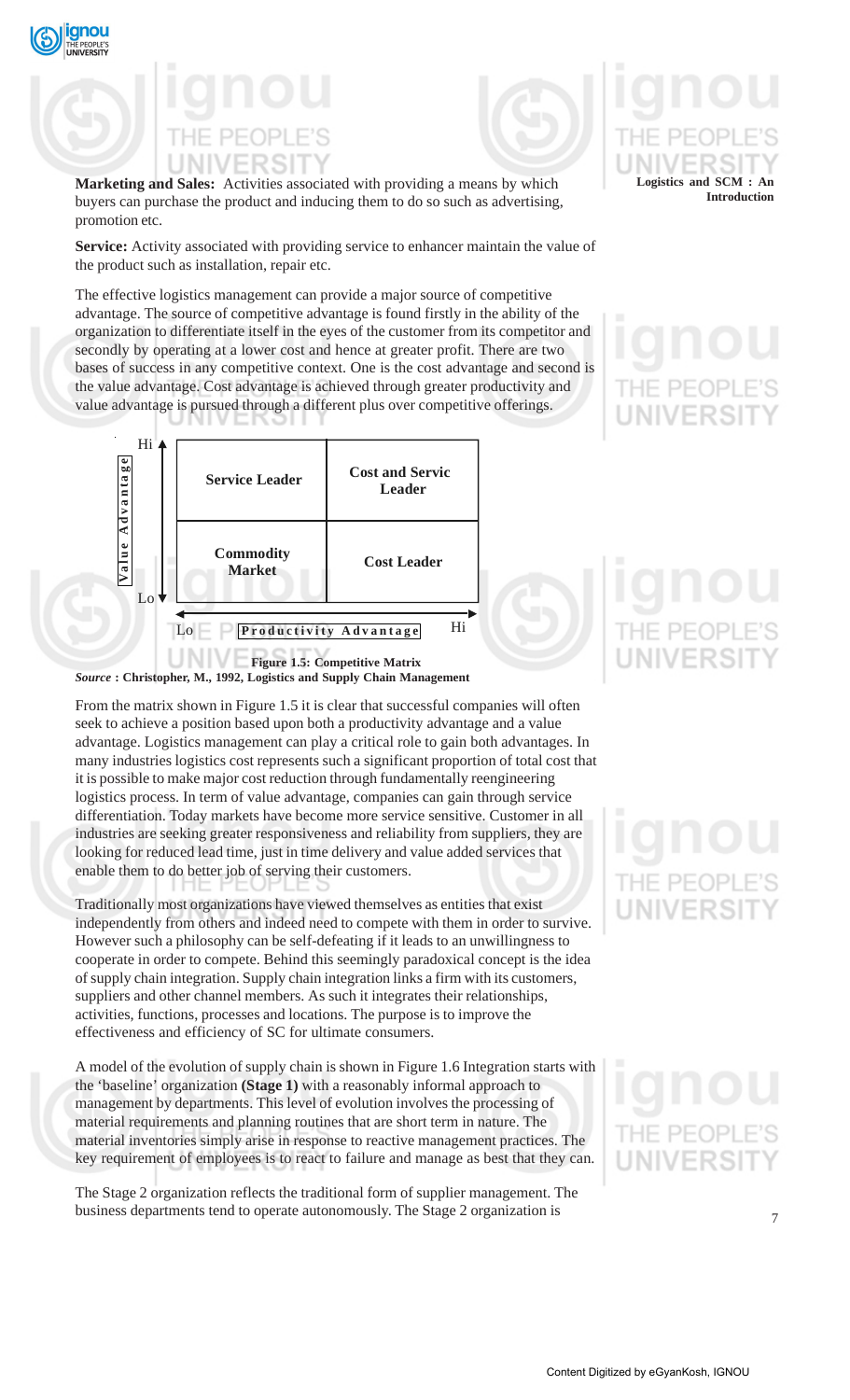

focused on the annual budget allocation and departmental cost management. For the purchasing function this implies seeking out the lowest price provider of material requirements often through a process of tendering, the use of 'power' and the constant switching of supply sources to prevent *'getting too close'* to any individual source.

The Four stage of Development



**Figure 1.6: Supply Chain Integration**

The Stage 3 organization is internally integrated and has a much greater level of interest in material flow processes from suppliers to customers rather than the 'grenade over the all' approach of the earlier two forms. The organization has integrated the aspects of the internal supply chain that it can influence and control. In parallel, planning systems operated throughout the organization are integrated and demand information, production schedules and material requirements are synchronized by teams of individuals that were once subordinates of separate departments. For this company, the demand and material flow drive the entire system in an end-to-end supply chain and the organization makes use of Just in time materials management techniques.

The **Stage 4** company has begun to realize the benefits of true supply chain management and the ability to synchronize all activities within the factory and to interface the factory with its suppliers and customers. Under these conditions, the collaborative and participative internal environment is extended upstream and downstream and the planning of supply chain management is recognized formally. The factory is 'customer oriented' instead of product oriented and seeks to partner with key customers and suppliers in order to better understand how to provide value and customer service. This form of company has full improvement processes within the organization that are encapsulated in medium term plans for the organization and its supply chain. The organization makes most use of information systems to enhance the responsiveness of the organization and supply chain to deliver products and has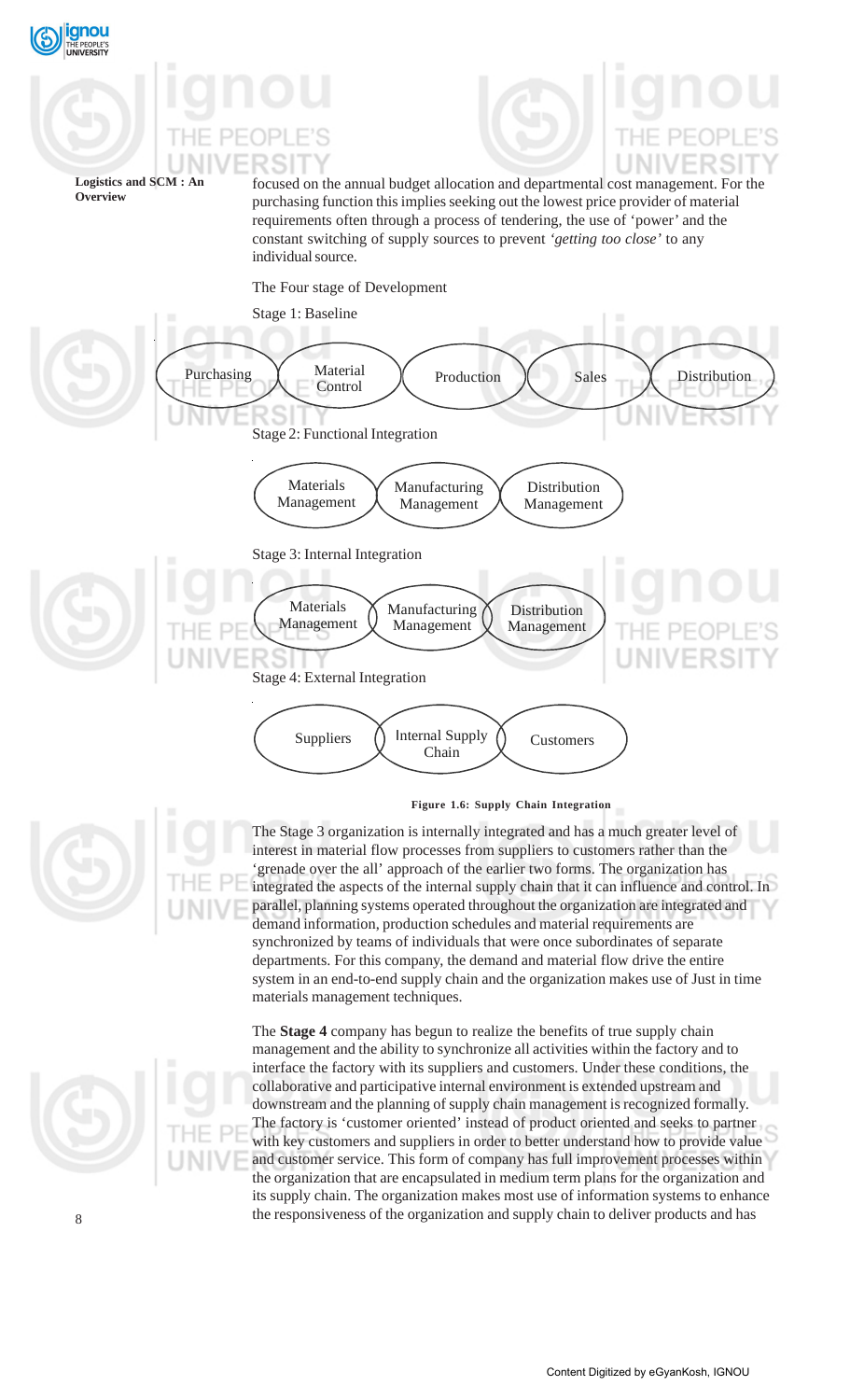



also developed a capability in terms of product design that includes customer and supplier involvement. To enhance the nature of collaboration the organization rewards supplier partnerships with sole sourcing agreements in return for a greater level of support to the business and a commitment to on-going improvement of material flow and relationship management. The model provides a useful means of analyzing the current state of the organization and understanding where the next interventions would be needed in order to improve performance.

## **Activity 2**

Describe the Supply Chain for a paper manufacturing organization.

............................................................................................................................. ............................................................................................................................. ............................................................................................................................. .............................................................................................................................

## **1.6 PHYSICAL DISTRIBUTION MANAGEMENT (PDM)**

There are many decisions that must be taken, when a company organizes a channel or network of intermediaries, who take responsibility for the management of goods as they move from the producer to the consumer. Each channel member must be carefully selected and the company must decide what type of relationship it seeks with each of its intermediate partners. Having established such a network, the organisation must next consider how these goods can be efficiently transferred, in the physical sense, from the place of manufacture to the place of consumption. Physical distribution management (PDM) is concerned with ensuring the product is in the right place at the right time.

It is now recognised that PDM is a critical area of overall supply chain management. Business logistical techniques can be applied to PDM so that costs and customer satisfaction are optimised. There is little point in making large savings in the cost of distribution if in the long run, sales are lost because of customer dissatisfaction. Similarly, it does not make economic sense to provide a level of service that is not required by the customer but leads to an erosion of profits. This cost/service balance is a basic dilemma that physical distribution managers face.

The reason for the growing importance of PDM is the increasingly demanding nature of the business environment. In the past it was not uncommon for companies to hold large inventories of raw materials and components. Although industries and individual firms differ widely in their stockholding policies, nowadays, stock levels are kept to a minimum wherever possible. Holding stock is wasting working capital for it is not earning money for the company. To think of the logistical process merely in terms of transportation is much too narrow a view. Physical distribution management (PDM) is concerned with the flow of goods from the receipt of an order until the goods are delivered to the customer. In addition to transportation, PDM involves close liaison with production planning, purchasing, order processing, material control and warehousing. All these areas must be managed so that they interact efficiently with each other to provide the level of service that the customer demands and at a cost that the company can afford.

THE PE( **1.6.1 Components of PDM**

There are four principal components of PDM namely; Order processing, Stock levels or inventory, Warehousing and Transportation.

## **Logistics and SCM : An Introduction**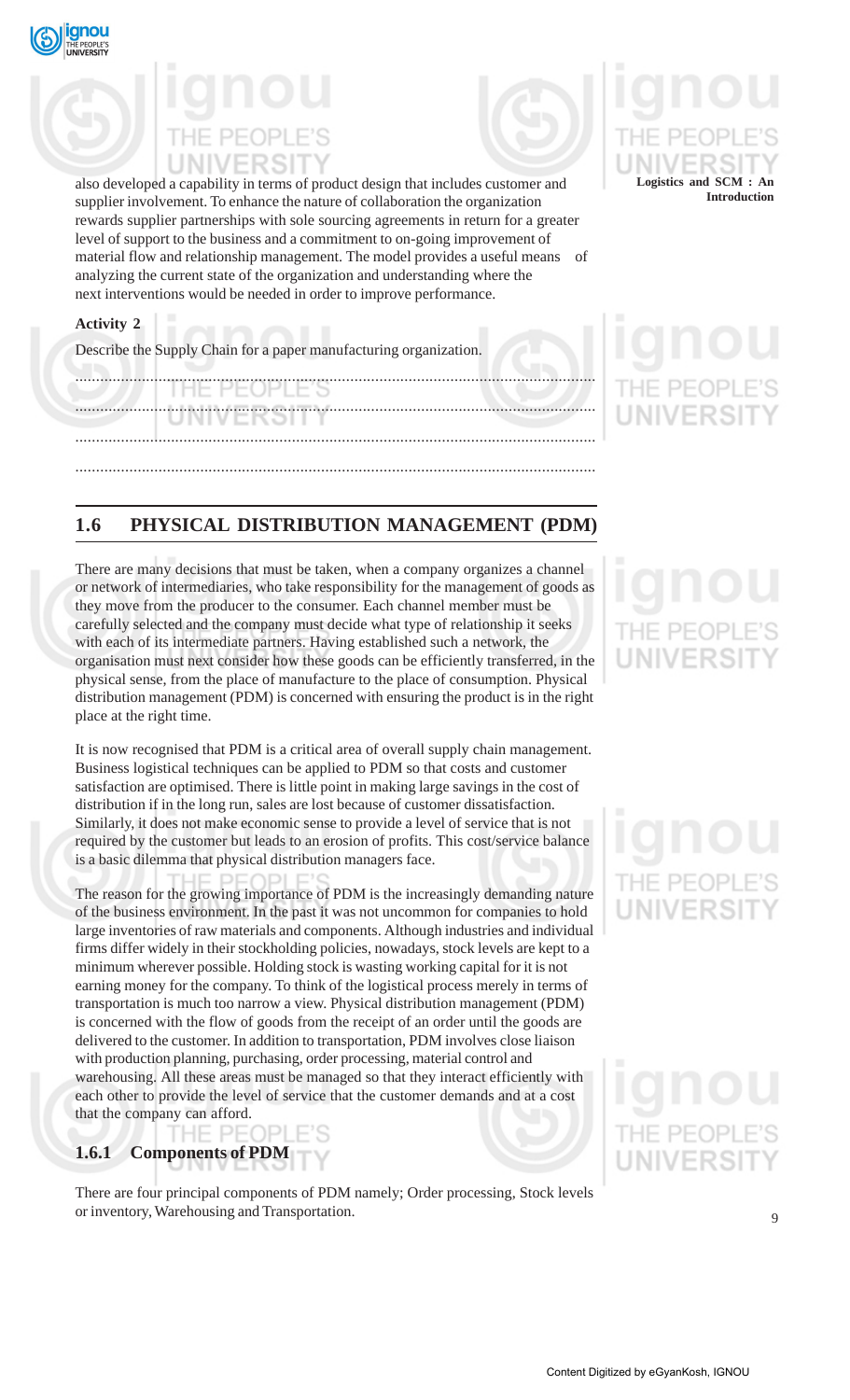











**Order processing**

Order processing is the first of the four stages in the logistical process. The efficiency of order processing has a direct effect on lead times. Orders are received from the sales team through the sales department. Many companies establish regular supply routes that remain relatively stable over a period of time ensuring that the supplier performs satisfactorily. Very often contracts are drawn up and repeat orders (forming part of the initial contract) are made at regular intervals during the contract period. Taken to its logical conclusion this effectively does away with ordering and leads to what is called 'partnership sourcing'. This is an agreement between the buyer and seller to supply a particular product or commodity as and when required without the necessity of negotiating a new contract every time an order is placed. Order-processing systems should function quickly and accurately. Other departments in the company need to know as quickly as possible that an order has been placed and the customer must have rapid confirmation of the order's receipt and the precise delivery time. Even before products are manufactured and sold the level of office efficiency is a major contributor to a company's image. Incorrect 'paperwork' and slow reactions by the sales office are often the unrecognised source of ill will between buyers and sellers. When buyers review their suppliers, efficiency of order processing is an important factor in their evaluation. A good computer system for order processing allows stock levels and delivery schedules to be automatically updated so management can rapidly obtain an accurate view of the sales position. Accuracy is an important objective of order processing, as are procedures that are designed to shorten the order processing cycle.

## **Inventory**

THE PEOPLE'S Inventory, or stock management, is a critical area of PDM because stock levels have a direct effect on levels of service and customer satisfaction. The optimum stock level is a function of the type of market in which the company operates. Few companies can say that they never run out of stock, but if stock-outs happen regularly then market share will be lost to more efficient competitors. The key lies in ascertaining the re-order point. Carrying stock at levels below the re-order point might ultimately mean a stock-out, whereas too high stock levels are unnecessary and expensive to maintain. Stocks represent opportunity costs that occur because of constant competition for the company's limited resources. If the company's marketing strategy requires that high stock levels be maintained, this should be

justified by a profit contribution that will exceed the extra stock carrying costs.

## **Warehousing**

Many companies function adequately with their own on-site warehouses from where goods are dispatched direct to customers. When a firm markets goods that are ordered regularly, but in small quantities, it becomes more logical to locate warehouses strategically around the country. Transportation can be carried out in bulk from the place of manufacture to respective warehouses where stocks wait ready for further distribution to the customers. This system is used by large retail chains, except that the warehouses and transportation are owned and operated for them by logistics experts. Levels of service will of course increase when number of warehouse locations increases, but cost will increase accordingly. Again, an optimum strategy must be established that reflects the desired level of service.

## **Transportation**

Transportation usually represents the bulk of distribution cost. It is usually easy to calculate because it can be related directly to weight or numbers of units. Costs must be carefully controlled through the mode of transport selected amongst alternatives, and these must be constantly reviewed.

The patterns of retailing that have developed, and the pressure caused by low stock holding and short lead times, have made road transport indispensable. When the

10

THE PEOPI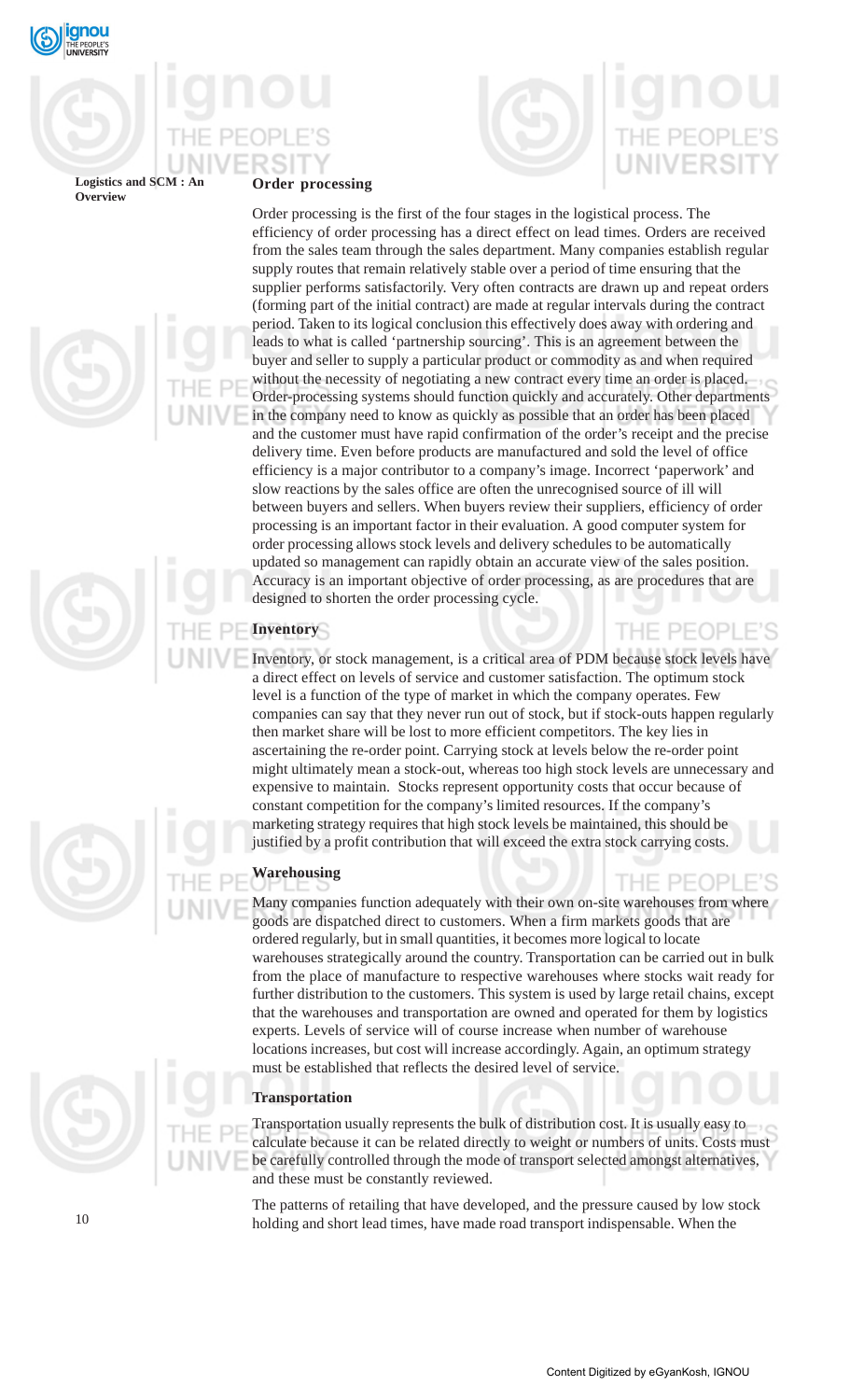



volume of goods being transported reaches a certain level some companies purchase their own vehicles, rather than using the services of haulage contractors. However, some large retail chains have now entrusted all their warehousing and transport to specialist logistics companies.

For some types of goods, transport by rail still has advantages. When lead-time is a less critical element of marketing effort, or when lowering transport costs is a major objective, this mode of transport becomes viable. Similarly, when goods are hazardous or bulky in relation to value, and produced in large volumes then rail transport is advantageous. Rail transport is also suitable for light goods that require speedy delivery (e.g. letter and parcel post). Except where goods are highly perishable or valuable in relation to their weight, air transport is not usually an attractive transport alternative. For long-distance overseas routes air transport is popular. Here, it has the advantage of quick delivery compared to sea transport, and without the cost of bulky and expensive packaging needed for sea transportation, as well as higher insurance costs.

The chosen transportation mode should adequately protect goods from damage in transit (a factor just mentioned makes air freight popular over longer routes as less packaging is needed than for long sea voyages). Not only do damaged goods erode profits, but frequent claims increase insurance premiums and inconvenience to customers, endangering future business.

## **1.6.2 The Systems or 'Total' Approach to PDM**

PDM has been neglected in the past; this function has been late in adopting an integrated approach towards it activities. Managers have now become more conscious of the potential of PDM, and recognize that logistical systems should be designed with the total function in mind. A fragmented or disjointed approach to PDM is a principal cause of failure to provide satisfactory service, and causes excessive costs.

PDM is concerned with ensuring that the individual efforts that go to make up the distributive function are optimised so that a common objective is realised. This is called the 'systems approach' to distribution management and a major feature of PDM is that these functions be integrated.

To plan an efficient logistics structure it is necessary to be aware of the interaction between the different distribution costs and how they vary with respect to the different depot alternatives (number, size, type and location).

Figure 1.7 demonstrates how the individual distribution and logistics cost elements can build up the total logistics cost.

- **Storage Cost:** Storage cost will increase as the number of depots will increase because there will be a need for more stock coverage, more storage space, more management etc.
- **Delivery cost:** This will concern with the secondary transportation cost i.e. cost of delivery from the depot to the consumer. The greater the number of depots, the lesser is the secondary mileage and the delivery cost.
- **Trunking Cost:** This is the primary transport cost in the supply of products in bulk to the depots from the central finished good warehouses or production points. As the number of depots increases this cost will also increases.
- **Inventory Cost:** The main elements of inventory holding costs are:
- **Capital Cost:** The cost of physical stock. This is the financing charge, which is the current cost of capital to a company.

## **Logistics and SCM : An Introduction**

# **UNIVERSIT**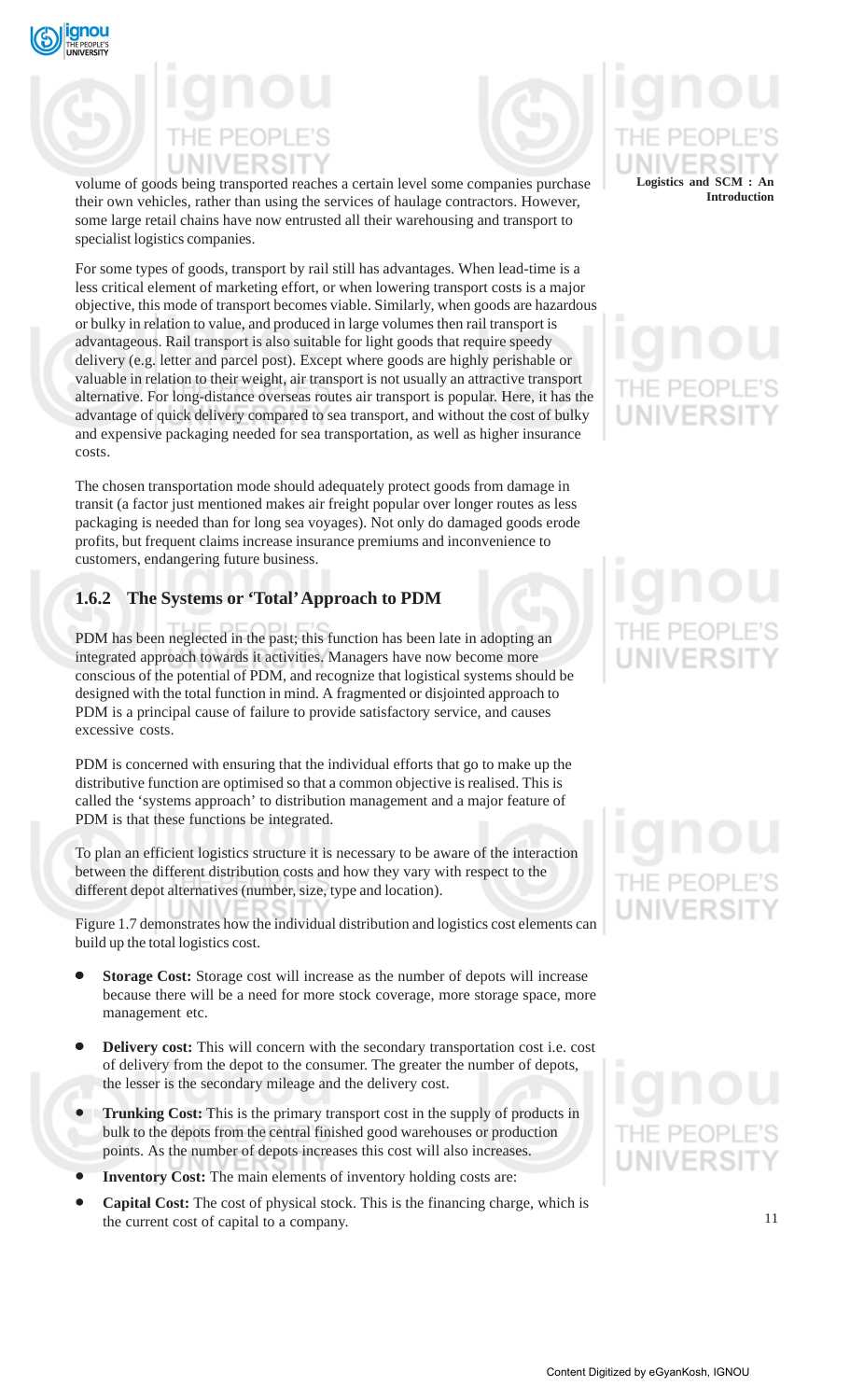



- Service Cost: That is stock management and insurance cost
- **Risk Cost:** Which occur through pilferage, deterioration of stock, damage and stock obsolescence.
- System Cost: These costs represent a variety of information or communication requirements ranging from the order processing to load assembly lists.



## **1.7 SUMMARY**



Supply chain is network of organizations that are involved, through upstream and downstream linkages, in the different processes and activities that produce value in the form of products and services in the hands of the ultimate consumer. Logistics expenditure accounts for around 15-20% of GDP. Thus by improving the efficiency of logistics operations, logistics can make an important contribution to the economy as a whole. Factors contributing to the growing interest in logistics include advances in information system technology, an increased emphasis on customer service, growing reorganization of the system approach and total cost concept. Supply chain management seeks to integrate performance measures over multiple firms or processes, rather than taking the perspective of a single firm or process. Supply chain integration links a firm with its customers, suppliers and other channel members. As